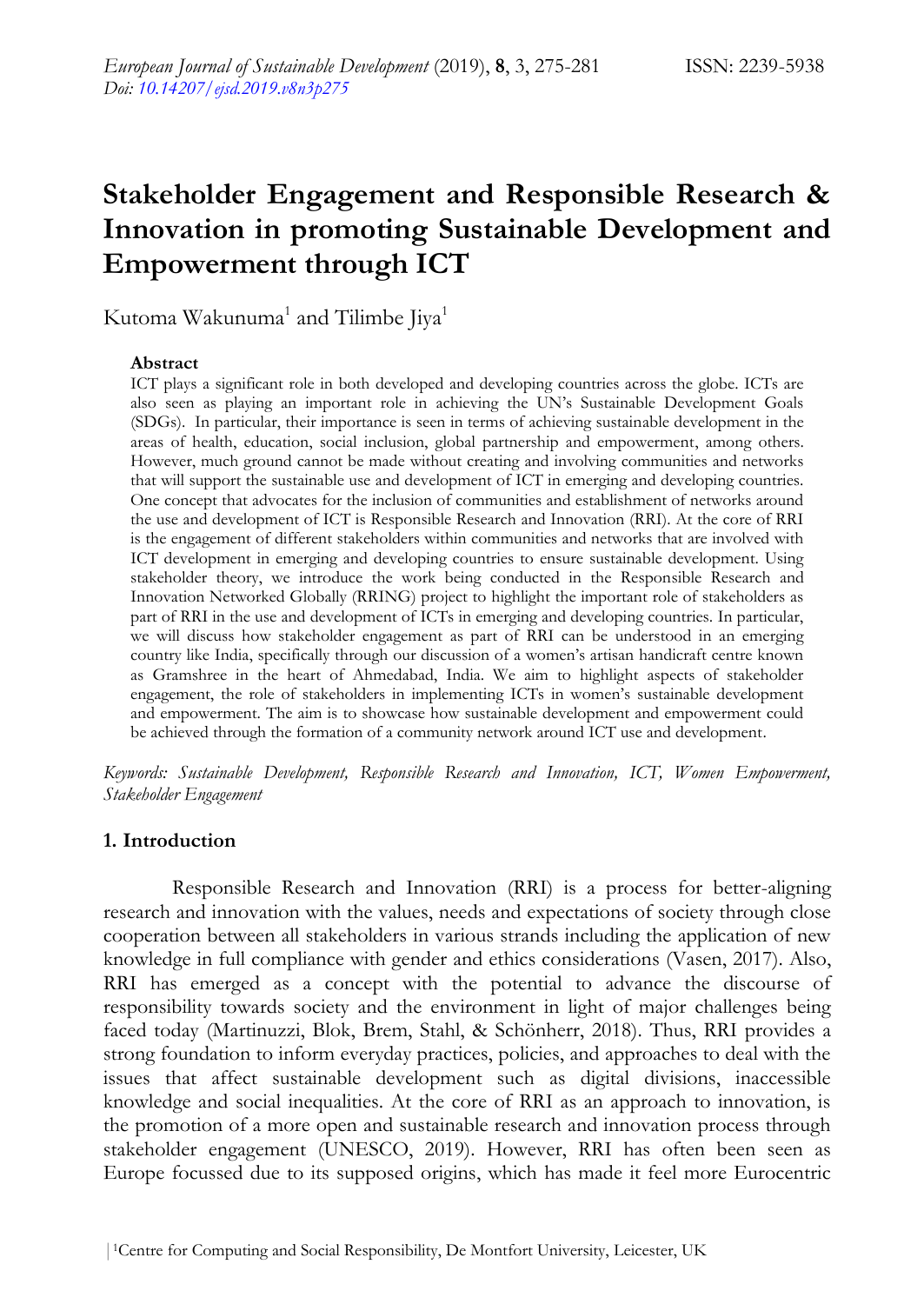than global. There is however a shift from the Eurocentric perspective of RRI to a desire to understand it from a global perspective as seen from the work of the RRING project. Such work acknowledges that RRI is a global practice albeit done and/or understood differently from that of Europe. As such, having a global understanding has the potential to enrich knowledge sharing and a richer and in-depth look at how RRI can actually contribute to global challenges such as those outlined by the UNs SDGs.

A scoping of the literature, both of projects and academic research showed that there are very few attempts for a global RRI perspective and many, when undertaken, are devised for particular stakeholders such as industry or domains like ICT and health in certain geographies of the world. The connection between RRI and societal challenges at the global scale has been pursued in academic literature (Lehoux, Pacifico Silva, Pozelli Sabio, & Roncarolo, 2018; Voegtlin & Scherer, 2017). For instance, Voegtlin and Scherer (2017) equate responsible innovation with innovation done in support of Sustainable Development Goals (SDGs) on the dimensions of ‗do no harm', ‗do good', and govern these two dimensions at the global level through soft law. Other researchers expressed doubts over the potential of the RRI concept to be pursued at a global level, mainly due to its Western bias. Murphy et al. (2016) indicate the need to return to the foundations of RRI and open it to other normative traditions and cultures (Murphy, Parry, & Walls, 2016).

Other researchers investigated whether the EU RRI keys are appropriate for a global pursuit of RRI. The EU-funded project RRI Practice conducted workshops on RRI in Australia, Brazil, Bulgaria, China, France, Germany, India, Italy, the Netherlands, Norway, the United Kingdom and the United States (RRI-Practice, 2019). The projects report concludes that awareness for RRI as a concept is low, albeit upon introduction and further discussion the concept is received positively (Owen & Forsberg, 2017).

One might look at this and argue that the low awareness problem was the introduction of RRI as a Eurocentric import which is possibly why there was low awareness, perhaps what could have worked better would have been an attempt to understand how these areas ‗do' and ‗define' RRI, an aspect that the RRING project is pursuing. In so doing, Stilgoe, Owen, & Macnaghten (2013) premise of RRI having achieved common ground in a shared understanding of the fact that innovation should be "oriented towards" societal needs, be useful to society and be mission-oriented" would have held true. In general, the European Union (EU) RRI keys which include ethics, societal engagement, gender equality, open access and science education (European Commission, 2012), are somewhat constrictive to the wide transformative potential of RRI. To this end, the four dimensions of RRI, including anticipation, inclusion, reflection and responsiveness, are found to be better suited.

Nonetheless, the EU keys are found to be commonly included in national activities related to innovation, with the exception of science education which proves to be too vague. Specific issues connected to particular political, economic and social contexts are mentioned as well. For example, in India, a broader concept of equity that would go beyond gender equality was proposed by the research conducted by the RRI Practice project. In other contexts, it is suggested that stakeholder engagement would be done only superficially, without any real input into decision-making (Forsberg, Shelley-Egan, Ladikas, & Owen, 2018).

All these are efforts to contextualise RRI on a global level due to the fact its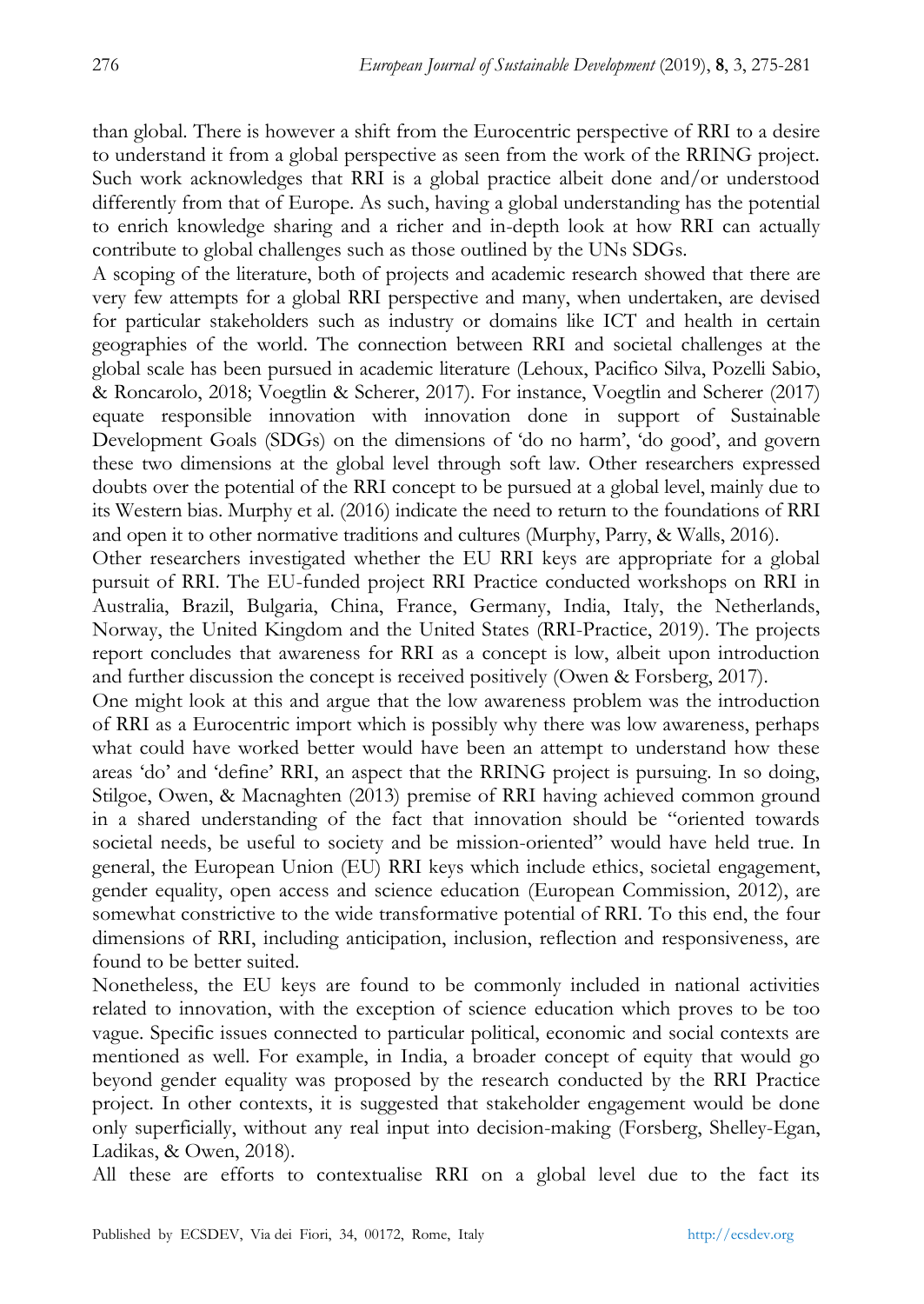characteristics are more worldwide than Eurocentric. Therefore understanding what it means, how it works and how it may be defined at a global level, particularly when it comes to emerging countries such as India in light of sustainable development is pertinent. The RRING project does much work around this as it acknowledges that each region of the world is advancing its agenda on RRI through developing a methodology that brings together a coherent understanding of RRI in a global context. Specifically, the RRING project aligns stakeholder engagement and RRI with sustainable development through the establishment of a sustainable global RRING community network. As such, this paper presents a nuanced understanding of what stakeholder engagement means and how stakeholder engagement is at play through the introduction of Gramshree a nongovernmental organisation (NGO) in the heart of Ahmedabad in India. The focus is on understanding the role of stakeholder engagement as part of RRI, particularly in supporting the use of ICT for sustainable development and empowerment.

# **2. Method**

This paper used a rich picture and a stakeholder analysis to analyse stakeholder engagement at Gramshree (Bryson et al., 2013; Jepsen & Eskerod, 2009). The rich picture provided a way to explore, acknowledge and define stakeholder engagement situation through diagrams to create a preliminary mental model of the stakeholders that are engaged at Gramshree and the roles that they play (Bell, Berg, & Morse, 2016).

The analysis comprised the following steps:

1. Identification of stakeholders, from analysis and study of the interaction of participants at Gramshree.

2. Classification of the identified stakeholders into more general categories to facilitate the process and analysis.

3. Identification and ranking of the interests of each category of stakeholders. The interests correspond to the aspects the stakeholder value most and expect to be fulfilled through the use of ICT at the Gramshree.

4. Identification and ranking of the influences of each category of stakeholders on the use of ICT at the Gramshree, as perceived by the researchers and coordinators of the organisation. This is based on estimates on what each category of stakeholders has to offer to the initiative and the relative level of importance in terms of ICT use at Gramshree. This step was accomplished through observations and unstructured interviews with the different participants at Gramshree.

5. A classification of stakeholders, considering the levels of interest and influence estimated in the previous steps as the result of a free exercise and mapped on a stakeholder analysis matrix.

*6.* Identification of the roles of different stakeholder groups in supporting the use of ICT for sustainable development, specifically regarding women empowerment.

# **3. Stakeholder Engagement at Play in Gramshree**

Gramshree is an NGO which aims to support women's empowerment through enhancing their knowledge of handicrafts which they can use to generate income for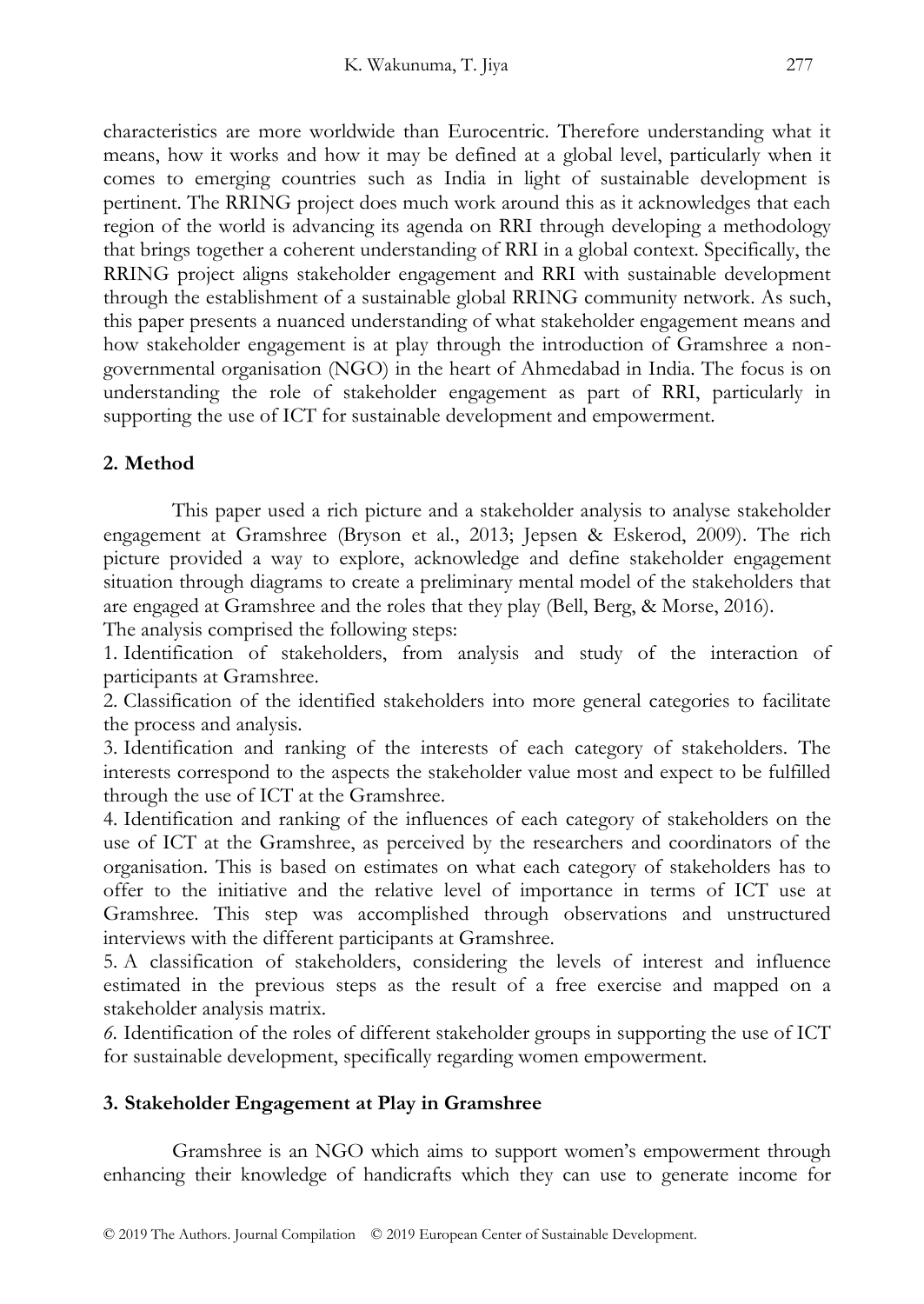themselves and their families. Through the women working at the organisation, Gramshree produces handmade accessories, garments, homeware through use of different traditional embroidery techniques, patchwork, applique as well as printing, which is all handmade. The women's expertise at the centre also includes designing patterns and final samples which women which are produced on a large scale and then sent to different Gramshree communities for women to make. Gramshree is also a haven for women who have been abused and have suffered other difficulties, such as a loss of their husbands. It is also a haven for children. The organisation offers the women an opportunity to be involved in difficult social activities such as education, building friendships, building their confidence as well as learning about finances. Gramshree has different stakeholders involved with varying degrees of understanding of ICTs. In particular coordinators have a deeper understanding of the importance of ICTs, specifically the use of social media in the promotion of the women's artisan products. However, women artisans who are given the opportunity to develop their skills only use ICTs such as mobile phones for simple communication purposes between friends and family. However, there is a desire and steps are being taken to use social media to promote the women's work to a wider audience.

#### **4. Interests and Influences of Stakeholders in Implementing ICTs at Gramshree**

The interests of the stakeholders were identified with the expectations of the use of ICTs in supporting the women for empowerment and sustainability. The identification of the interests occurred concurrently with the identification of the needs that the stakeholders would like to see addressed through the use of ICTs in promoting their outputs. The influence, in turn, was related to the direct or indirect power of the stakeholders in affecting the implementation of ICT use at Gramshree. As already mentioned, in the methods section, the identification of interests and influences was accomplished by building a rich picture that involved informal conversations with different representatives of Gramshree. In this paper, the interests and influences for each stakeholder type were conjectured in a free exercise. Figure 1 below gives the outcome of the free exercise carried out to map the different stakeholder groups at Gramshree.



*Figure 1: Interests and Influences of stakeholders in implementing ICTs at Gramshree*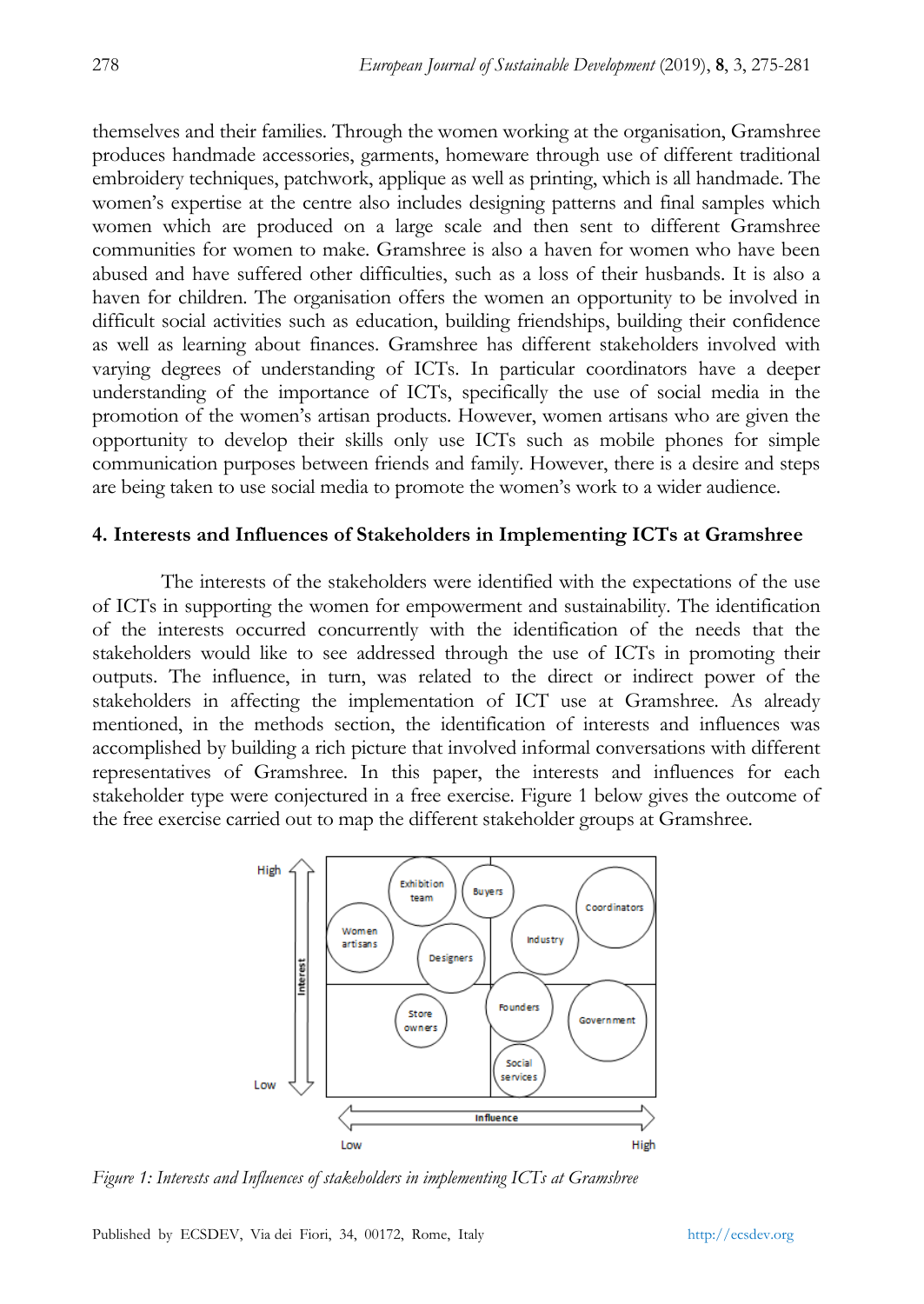Figure 1 above presents a mapping of the different stakeholders that are engaged at Gramshree. The stakeholders are mapped according to their influence and interest in the implementation of ICTs at Gramshree to support women become more independent in their artisan business. The interests or influences were ranked according to their level of importance in implementing ICTs from the standpoint of the stakeholders of the organisation, respectively, following the narratives that were part of the rich picture of Gramshree. The information thus obtained from the mapping may be taken as an important tool for the management of Gramshree, and may be used to align the implementation of ICT use in achieving the objectives of the organisation with the needs and expectations of the most important stakeholders. In particular, these objectives may be related to sustainability and women empowerment. By understanding the interests and influences of different stakeholder groups at play in Gramshree, which depending on the situation, maybe either those that have more interest in the use of ICTs or those that can affect the implementation of ICTs most, management can plan an efficient allocation of effort towards the identification and engagement of stakeholders. The engaged stakeholders play a significant role in supporting the organisation in meeting its goals, specifically around sustainability and empowerment through ICT use based on their level of influence and interest in ICTs.

RRI provides a strong foundation in dealing with the issues that affect sustainable development such as digital divisions, inaccessible knowledge and social inequalities (Giovannini et al., 2015). RRI fosters the engagement of stakeholders in different initiatives, including organisations such as Gramshree. There are several reasons why stakeholders' engagement is important. The first reason is one of knowledge coproduction between stakeholders. This co-production of knowledge is often a result of active input from different stakeholders, which facilitates mutual learning (Chilvers, 2013). In the case of initiatives such as Gramshree, stakeholders influence the success of the initiative by bringing a wider input based on their different disciplines and backgrounds. The engaged stakeholders combine their knowledge on artisan craftsmanship and how ICT could be leveraged in promoting their sustainable development. Secondly, different stakeholders contribute to increasing the legitimacy of the initiative. Results from initiatives or organisations that engage different stakeholders claim legitimacy compared to ones that do not engage a range of stakeholders (Spitzeck & Hansen, 2010) therefore increasing buying-in and pride of ownership of the activities and the outcomes resulting from them. Thirdly, stakeholder engagement facilitates accountability of significant uncertainties that occur in initiatives and inform policy formulation and implementation guidelines that support and maintains the relevance of the initiative to communities (Webler, Kastenholz, & Renn, 1995; Webler, Tuler, & Krueger, 2001).

Regardless of all the said worth of stakeholder engagement, there are still some shortfalls on how organisations could fully utilise the leverage of stakeholder engagement in achieving some of their goals. One way to deal with such shortcomings in utilising stakeholder engagement as part of RRI in achieving sustainable outcomes is to understand stakeholders and the roles they play by using a stakeholder mapping approach (Bryson, Quick, Slotterback, & Crosby, 2013). Stakeholder mapping involves categorising stakeholders in relation to their level of interest, influence, power and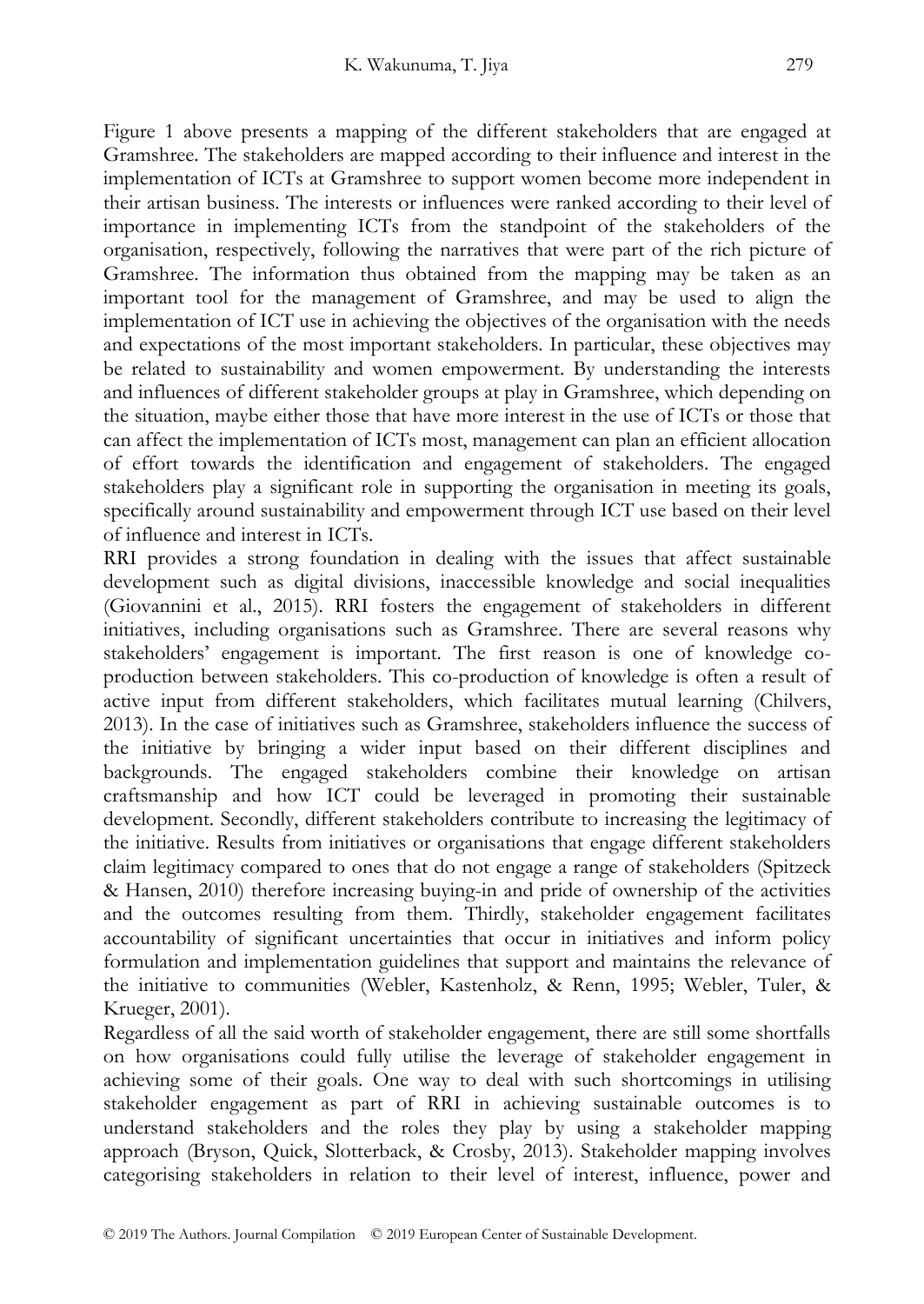relevance to a particular initiative (Leventon, Fleskens, Claringbould, Schwilch, & Hessel, 2016). For instance, regarding influence, stakeholders could be identified to contribute based on their knowledge and expertise (Rahman, Moonira, & Zuhora, 2015). Using stakeholder mapping, we can highlight that different stakeholder groups may be engaged in an initiative such as Gramshree, subject to the perceived technical competence and influence on specific aspects of the initiative. For instance, this can be around the use of ICT in achieving particular outcomes. Durham et al. (2014) point out that the right mapping of stakeholders promotes effective use of available resources within an initiative; whether it be material or human (Durham, Baker, Smith, Moore, & Morgan, 2014). Using the stakeholder analysis described above, the paper has been able to highlight the level of influence and interest of stakeholders in implementing ICTs that has the potential to support women's sustainable development and empowerment.

## **5. Conclusion**

Mapping the interests and influences of each category of stakeholders, provided a nuanced understanding of what stakeholder engagement means and how stakeholder engagement is at play through the introduction of the Gramshree in the heart of Ahmedabad in India particularly in supporting the use of ICT for sustainable development and empowerment. Understanding stakeholder engagement at Gramshree using stakeholder analysis is useful for the design and planning of functions and roles within Gramshree. The process of designing and planning stakeholder functions and roles with regards to ICT use should be carried out making the best possible use of the opportunities made available through the influences of each stakeholder category in implementing ICT for development and women empowerment.

#### **6. Acknowledgements**

We would like to acknowledge the contribution from the RRING Project that has received funding from the European Union's Horizon 2020 Framework Programme for Research and Innovation under the Specific Grant Agreement No. 788503. Part of this paper has been informed by the work carried out in the project thus far.

## **References**

- Bell, S., Berg, T., & Morse, S. (2016). Rich Pictures: Sustainable Development and Stakeholders The Benefits of Content Analysis. *Sustainable Development*, *24*(2), 136–148. https://doi.org/10.1002/sd.1614
- Bryson, J. M., Quick, K. S., Slotterback, C. S., & Crosby, B. C. (2013). Designing public participation processes. *Public Administration Review*, *73*(1), 23–34.
- Chilvers, J. (2013). Reflexive Engagement? Actors, Learning, and Reflexivity in Public Dialogue on Science and Technology. *Science Communication*, *35*(3), 283–310. https://doi.org/10.1177/1075547012454598
- Durham, E., Baker, H., Smith, M., Moore, E., & Morgan, V. (2014). *The BiodivERsA Stakeholder Engagement Handbook.* Retrieved from BiodivERsA website: http://www.biodiversa.org/698/download
- European Commission. (2012). *Responsible Research and Innovation . Europe ́s ability to respond to societal challenges*. Retrieved from European Commission website: https://ec.europa.eu/research/swafs/pdf /pub\_public\_engagement/responsible-research-and-innovation-leaflet\_en.pdf